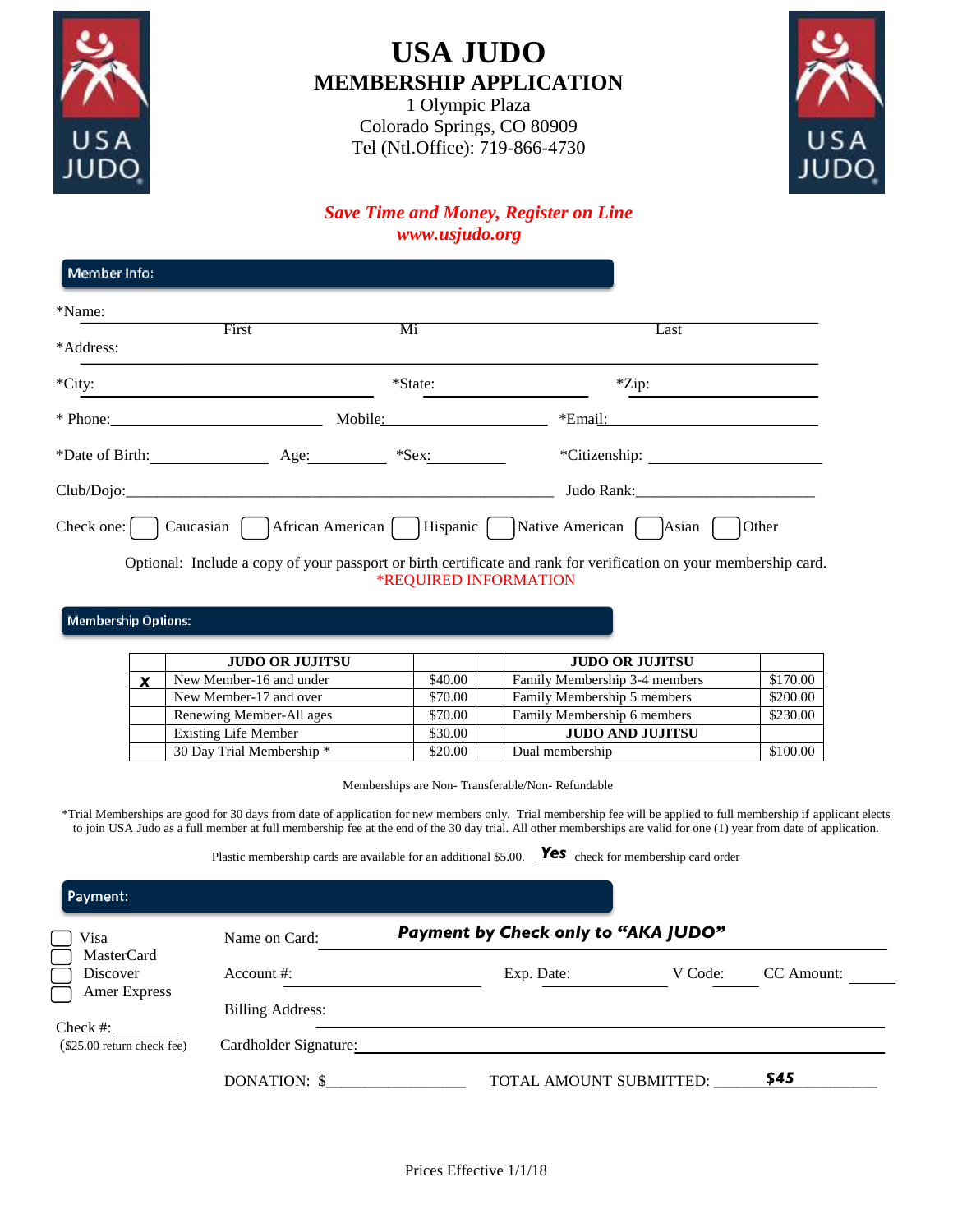| Confirmation, Waiver and Release of Liability Agreement - Signature(s) Required |  |  |
|---------------------------------------------------------------------------------|--|--|
|---------------------------------------------------------------------------------|--|--|

I certify that all of the above is true and I am eligible to be a member of USA Judo in accordance with the rules of USA Judo.

Signature: Date: Date: Date: Date: Date: Date: Date: Date: Date: Date: Date: Date: Date: Date: Date: Date: Date: Date: Date: Date: Date: Date: Date: Date: Date: Date: Date: Date: Date: Date: Date: Date: Date: Date: Date: D

Signature of Parent/Guardian if applicant under 18: Date:

I understand and acknowledge that I am legally agreeing to the statements in the following paragraphs of this Wavier and Release of Liability agreement by affixing my signature below and that these statements are being accepted by United States Judo, Inc.dba: USA Judo (USJI) in consideration of allowing me to become a member of USJI and permitting me to participate in any USJI club activity or sanctioned event. I further acknowledge that my statement is being relied upon by USJI clubs, officials, volunteers, sponsors, administrators and other parties who may be deemed "Released Parties."

- 1. I acknowledge that the sport of Judo carries with it the potential for death and serious injury. I acknowledge and agree that it is my responsibility to determine whether I am sufficiently fit and healthy enough to safely participate in Judo, and I attest and certify that I am or will be sufficiently fit and physically trained to participate in any event which I elect to participate in. I have no physical or medical condition which would endanger myself or others if I participate, or would interfere with my ability to safely participate. I accept responsibility for the condition and adequacy of the facility the event is being conducted in. I assume responsibility for the condition of my equipment and/or apparel for which I will be participating in.
- 2. On behalf of myself, my executors, administrators, heirs, next of kin, successors and assigns, and anyone else who might sue on my behalf, I HEREBY WAIVE, RELEASE AND FOREVER DISCHARGE USJI, its clubs, event sponsors, staff, administrators, officials, volunteers and any and all other persons or entities involved with an event, including states, cities, towns and other governmental bodies where an event takes place and the officers, directors, employees, agents, insurers, other participants and representatives of all of the above (collectively, the "Released Parties") from any and all claims, causes of action, damages, losses (economic and non-economic), and liabilities of every kind (collectively "Claims") alleged to be caused in whole or in part by the negligence of the "Releasees" or otherwise, including negligent rescue operations, for death, personal injury, or property damage, which may arise out of, result from, or relate to my participation in, or my traveling to or from any USJI sanctioned event, including but not limited to any Claims for theft, damage to any equipment, negligence, partial or permanent disability, Claims relating to providing or failure to provide first aid, medical care, medical treatment, or medical decisions (at an Event site or elsewhere), and any Claims for medical or hospital expenses.
- 3. I acknowledge and ASSUME ALL OF THE RISKS associated with participation in Judo.I acknowledge that the sport of Judo may be dangerous and I understand that I will be participating in any Event at my own risk, that I am responsible for the risk of participation in an Event and that I am waiving and releasing my legal right to sue for any injury or damages arising out of or resulting from my participation in an Event. I further understand that any injury or damages incurred may be the result of negligence, omission or carelessness by the Release Parties.
- 4. I FURTHER COVENANT AND AGREE NOT TO SUE any of the Released Parties for any of the Claims that I have waived, released or discharged herein. I AGREE TO INDEMNIFY AND HOLD HARMLESS the Released Parties from any and all expenses incurred, Claims made or liabilities assessed against them, including but not limited to attorney's fees and litigation expenses, arising out of or resulting from, directly or indirectly, in whole or in part, my breach or failure to abide by any part of this Waiver and Release Agreement, my breach or failure to abide by any of USJI's Rules, and my actions or inactions which cause injury or damage to any other person.
- 5. I agree and give permission to be filmed and photographed under conditions approved and authorized by USA Judo, to include the use of my name, biographical information, public appearances, interviews, photographs, portrait and motion pictures and television recordings of my judo performance/participation and grant to USA Judo and Organizers the right to record and make use of the same, and to authorize others to do so in promoting the competition and the success of the judo team on which I compete, to promote the image of USA Judo, its sponsors and advertisers, and the sport of amateur judo, and to fund the activities of the USA Judo.
- 6. The parent or legal guardian who signs the Waiver and Release Agreement on behalf of a Minor hereby acknowledges that he or she has the legal capacity and authority to act on behalf of the Minor and to legally bind the Minor to the Waiver and Release Agreement. The parent or legal guardian who signs and agrees to the Waiver and Release Agreement agrees to indemnify, and hold harmless the Released Parties for any expenses incurred, Claims made, or liabilities assessed against them, as a result of any injury, death, or insufficiency of legal capacity or authority to act on behalf of the Minor in the execution of the Waiver and Release Agreement.
- 7. If any provision of this Waiver and Release Agreement shall by unlawful, void, or for any reason unenforceable, then that provision shall be deemed severable from this Waiver and Release Agreement and shall not affect the validity and enforceability of any remaining provisions.
- I have read this agreement, fully understand its terms, understand that that I (or the Minor's parent and/or legal guardian) have given up substantial rights by agreeing to the terms of this Waiver and Release, and have agreed to its terms freely and without any inducement or assurance of any nature and intend it to be a complete and unconditional release of all liability to the greatest extent allowed by law.

Printed Name: Date:

#### **USA JUDO CODE OF CONDUCT**

In order to assist all members and to better serve the interests of those who participate in judo, USA Judo has adopted this Code of Conduct. The Code of Conduct (the "Code") is intended to provide standards of ethical conduct that can be applied by United States Judo to its members, volunteers, and staff. The Code is intended to provide general principles to cover most situations encountered. The primary goal is the welfare and protection of the individuals and groups involved in USA Judo sanctioned events, clinics, or camps. The code provides a common set of values, but it is the individual's responsibility to aspire to the highest possible standards of conduct and performance.

USA Judo grants the privilege of membership; therefore, any member or prospective member of USA Judo may be denied membership, censured, placed on probation, suspended for a definite or indefinite period of time with or without terms of probation, fined or expelled from USA Judo if such manner violates the provisions of the USA Judo Code of Conduct, or through direct action or lack of action, aids, abets or encourages another person to violate any of the provisions of the USA Judo Code of Conduct.

I pledge to uphold the spirit of the USA Judo Code of Conduct (the "code"), which offers a general guide to my conduct as a member (athlete, coach, referee, etc.), volunteer, or staff of USA Judo. I recognize that this code does not establish a complete set of rules that prescribes every aspect of appropriate behavior.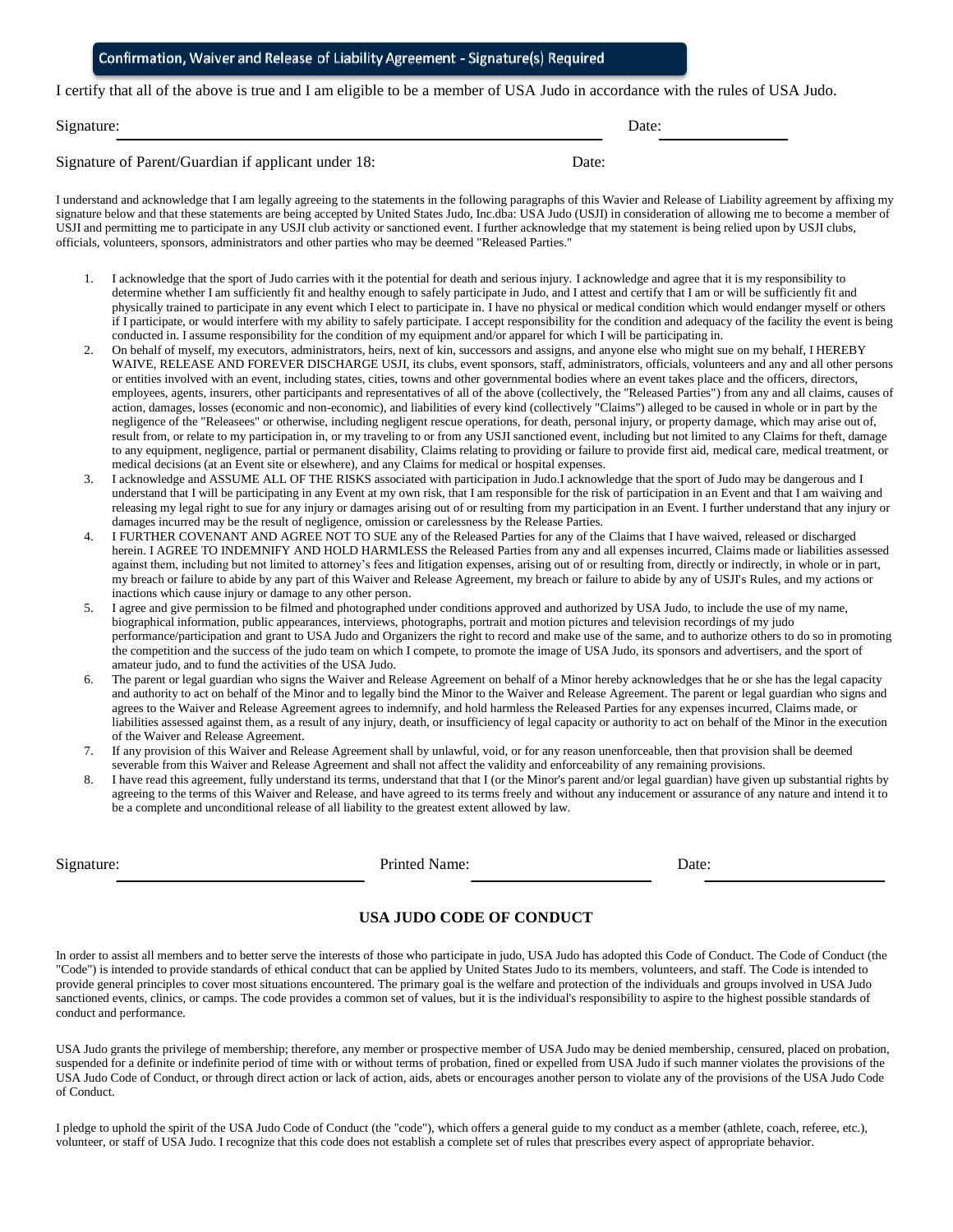- 1. Refrain from conduct detracting from my ability or that of my teammates, colleagues, or coworkers to attain peak performance
- 2. Respect the property of others whether personal or public
- 3. Accept appropriate responsibility for my behavior
- 4. Act in a way that will bring respect and honor to myself, USA Judo, and the United States
- 5. Respect members of my team, other teams, spectators, officials, volunteers, staff, and engage in no form of verbal, physical, or sexual, harassment or abuse 6. I, a prospective or current member/licensee/participant of USA Judo or USA Judo event agree to abide by and be bound by the applicable USA Judo Bylaws, Code of Conduct, competition rules and the Safe sport rules, policies and procedures promulgated by the U.S. Center for SafeSport as they may be amended from time to time. I agree to be subject to the jurisdiction of the U. S. Center for SafeSport and agree that any sanctions imposed by the Center extend to my participation in all USA Judo events or activities and may be posted publicly and include information regarding the misconduct involved.
- 7. I understand and agree that the International Judo Federation Anti-Doping Rules and U.S. Anti-Doping Agency Protocol for Olympic and Paralympic Movement Testing (USADA Protocol) and all other policies and rules adopted by the IJF, USADA and the USOC apply to me and that it is my responsibility to comply with those rules. I agree to submit to drug testing at any time and understand that the use of methods or substances prohibited by the applicable anti-doping rules would make me subject to penalties including, but not limited to, disqualification and suspension. If it is determined that I may have committed a doping violation, I agree to submit to the results management authority and processes of USADA, including arbitration under the USADA Protocol, or to the results management authority of the IJF and /or my national federation, if applicable or referred by USADA.
- Act in a sportsmanlike manner consistent with the spirit of fair play and responsible conduct
- 9. Follow my individual sport rules, including by way of example, rules regarding curfew and required attendance of meetings or functions, and such other rules as may be in force during the time I am representing USA Judo, provided these rules have been distributed to me in advance in written or electronic form
- 10. Not engage in discrimination based on age, gender, race, ethnicity, national origin, religion, sexual orientation, disability, language, socioeconomic status, or any basis proscribed by law
- Remember that at all times I am an ambassador for my sport, my country, USA Judo and the Olympic movement
- 12. Not engage in any conduct that is criminal under any laws applicable to me, including but not limited to laws governing the possession and use of drugs and alcohol and providing of drugs to any person and of alcohol to minors
- 13. Not participate or assist in any gambling or betting activities associated with any event related to my sport or my participation
- 14. Agree to be filmed and photographed by the official photographer(s) and network(s) of USA Judo under conditions authorized by USA Judo and give event organizers and USA Judo the right to use my name, picture, likeness, and biographical information before, during, and after the period of my participation in these activities to promote the activity in which I participate or to promote the success of the team on which I compete; in no event may USA Judo or the event organizers use or authorize the use of my name, picture, likeness voice and biographical information for the purpose of trade, including any use in a manner that would imply an endorsement of any company, product, or service, without my written permission.
- 15. Understand that if I require legal representation because I am accused of a doping violation or am accused of criminal misconduct, or if for any reason I require the services of an attorney, I will be personally responsible for payment of such legal fees and expenses.
- 16. Not use or authorize the use of photographs, films, videos of myself in my USA Judo apparel or equipment or the use of the USA Judo logos for the purpose of trade, without the prior written consent of USA Judo
- 17. Respect and protect human civil rights, and should not knowingly participate in or condone unfair discriminatory practices.
- 18. Guard against personal, financial, social, organizational, or political factors that might lead to misuse of influence.
- 19. Not make public statements about USA Judo that are false, deceptive, misleading, or fraudulent
- 20. Have an obligation to be familiar with the Code of Conduct. Lack of awareness or misunderstanding of the code of conduct is not itself a defense to a charge of unethical conduct
- 21. Not file or encourage the filing of ethics complaints that are frivolous and are intended to harm the respondent rather than to protect the public.
- 22. The following are considered, but not limited to violations of the Code of Conduct:
- 23. Discrimination in violation of any section of the USA Judo Rules and Regulations, or in violation of section 220522(a)(9) of the Ted Stevens Olympic and Amateur Sports Act.
- 24. Conviction of, imposition of a deferred sentence for, or any plea of guilty or no contest at any time, past or present, or the existence of any pending charges, for (i)any felony, (ii) any offense involving use, possession, distribution or intent to distribute illegal drugs or substances, or (iii) any crime involving sexual misconduct
- 25. Any sexual contact or advance directed towards a USA Judo member, volunteer, or staff member.
- 26. Violation of any of the anti-doping provisions set forth by USA Judo, United States Olympic Committee (USOC), or the United States Anti-Doping Agency(USADA)
- 27. The sale, distribution or possession of illegal drugs or the illegal sale, distribution or possession of any substance listed on the USOC, or USADA recognized list of banned substances.
- 28. The distribution or administration of any illegal or controlled substance either orally or by injection, of any substance listed on the USOC, or USADA recognized list of banned substances.
- 29. The administration of any substance by injection, whether legal or illegal, unless it is done so by a licensed, medical professional for the purpose of health maintenance or due to illness.

I have read this agreement, fully understand its terms, understand that that I (or the Minor's parent and/or legal guardian) have given up substantial rights by agreeing to the terms of this Code of Conduct, and have agreed to its terms freely and without any inducement or assurance of any nature and intend it to be a complete and unconditional release of all liability to the greatest extent allowed by law.

Signature: Date: Printed Name: Date: Date: Date: Date: Date: Date: Date: Date: Date: Date: Date: Date: Date: Date: Date: Date: Date: Date: Date: Date: Date: Date: Date: Date: Date: Date: Date: Date: Date: Date: Date: Date:

The above releases must be signed for this application to be valid.